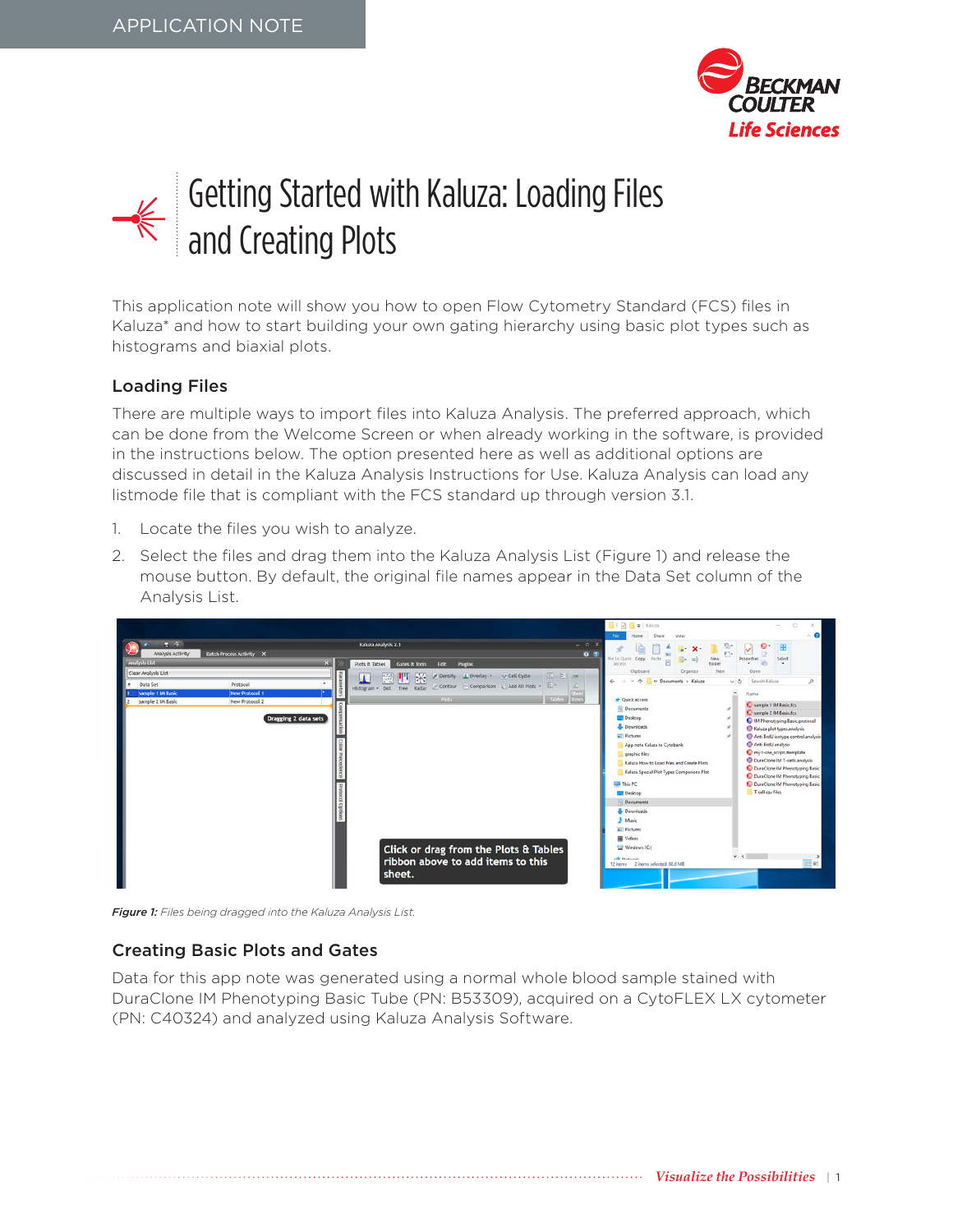# Creating Basic Plots

To customize your Protocol, Kaluza Analysis provides several plot and table types, each of which can be customized for data presentation. Instructions for adding and configuring biaxial dot plots and histogram plots are provided below. For more detailed instructions and instructions for other plot types, please refer to the Kaluza Analysis Software Instructions for Use.

1. To add a plot, select the Plots & Tables ribbon tab. To add the plot to the bottom of the analysis, select the icon corresponding to dot plot or histogram. To add the plot to a specific location on the sheet, click the icon for dot plot or histogram, drag it to the location you prefer and release the mouse button.



*Figure 2: Plots & Tables Ribbon tab.*

2. Select the <Choose a parameter> hyperlink at the X or Y Axis of the plot and select the parameter you would like to display from the list.





NOTE: by default the parameter list will include all parameters (up to 64) contained in the fcs file. Refer to the Editing Loaded Parameters section of the Kaluza Analysis Instructions for Use to learn how to unload parameters that are not required for your data analysis.

If data seems to be missing from a plot, or if only a small number of events appear adjust the number of displayed decades or Display Min/Max or Auto options by accessing Radial Menu > (Data). You can also use the Zoom tools in the Gates and Tools ribbon tab to select the plot area to be displayed.

3. By selecting parameters it is also possible to switch from histogram to biaxial plot and vice versa.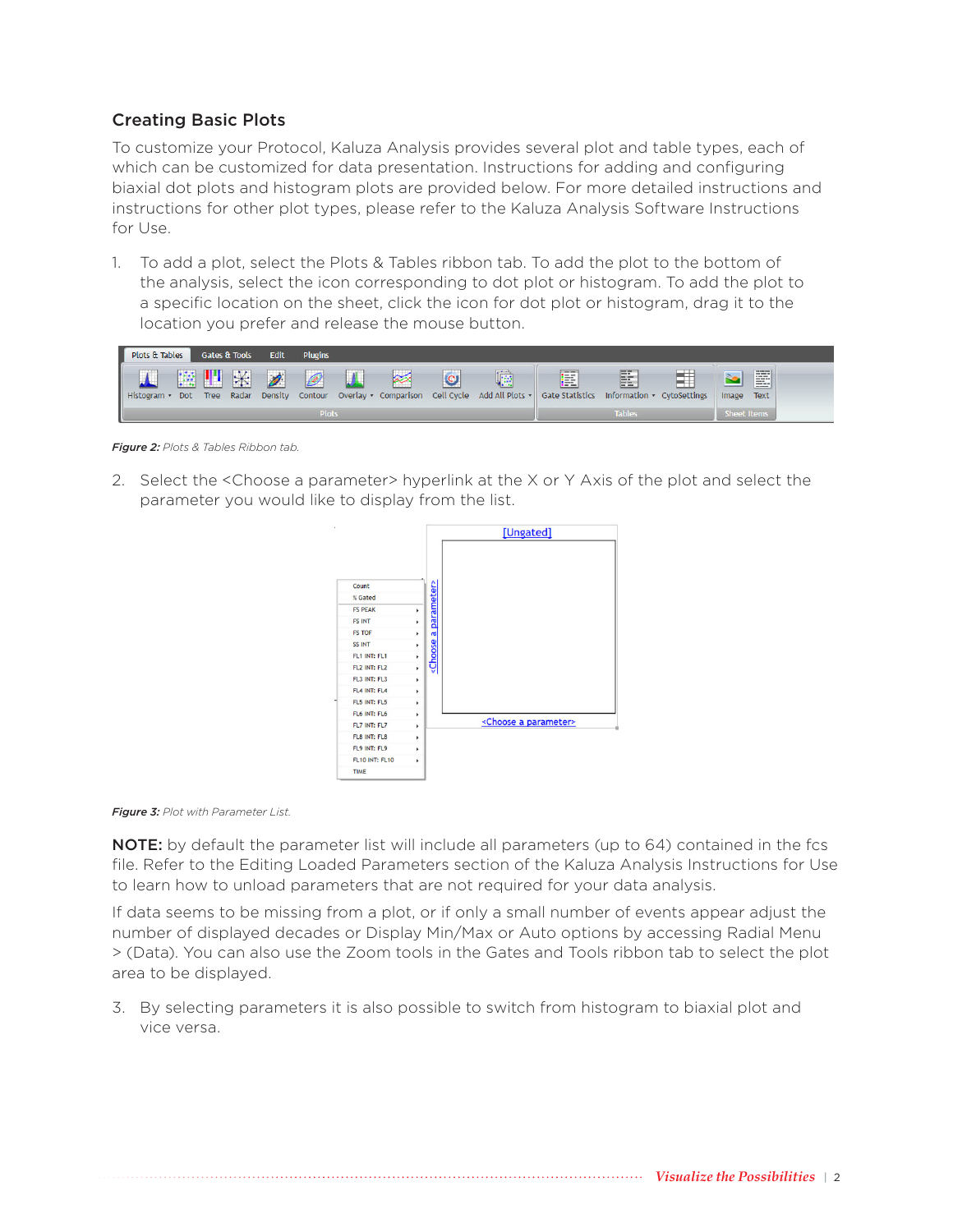4. To update the coloring associated with a plot, access the Radial Menu and select Coloring. This allows you for example to switch between gate and density coloring and to change the color of bands in Contour and Density plots.



#### *Figure 4: Coloring menu.*

# Creating Basic Gates

A gate is used to define a subset of events that will be used for further examination. Kaluza Analysis provides multiple types of gates that enable you to define the exact set of events for additional analysis.



*Figure 5: Polygon gate.*

In the following section the use of Polygon Gates is described.

The Polygon gate allows you to create a gate with up to 128 points; this allows you set up a very specific zone of events to include in your gate.

The Polygon gate is available on Dot, Density, Contour, and Radar plots.

1. From the Gates & Tools ribbon tab, select the Polygon icon.

|                        | Plots & Tables | Gates & Tools | Edit                               | <b>Plugins</b> |                  |     |                     |  |  |         |                                                                                          |              |
|------------------------|----------------|---------------|------------------------------------|----------------|------------------|-----|---------------------|--|--|---------|------------------------------------------------------------------------------------------|--------------|
| Select                 |                |               | Annotation Shapes • Overlay Marker |                | Zoom In Zoom Out | Pan |                     |  |  | $\circ$ | $\infty$<br>Linear Divider Quadrant Hinged Polygon Rectangle Ellipse Boolean - Auto Gate | Compensation |
| <b>Gates</b><br>fools. |                |               |                                    |                |                  |     | <b>Plot Sliders</b> |  |  |         |                                                                                          |              |

*Figure 6:Gates & Tools Ribbon Tab*

- 2. Click your mouse where you wish to begin creating your gate.
- 3. Determine the path you need for your gate and continue clicking your mouse at the location of each direction change. As you draw the gate, a new line will be added each time you click your mouse, and the default gate color will display, working as a guide to show your progress.